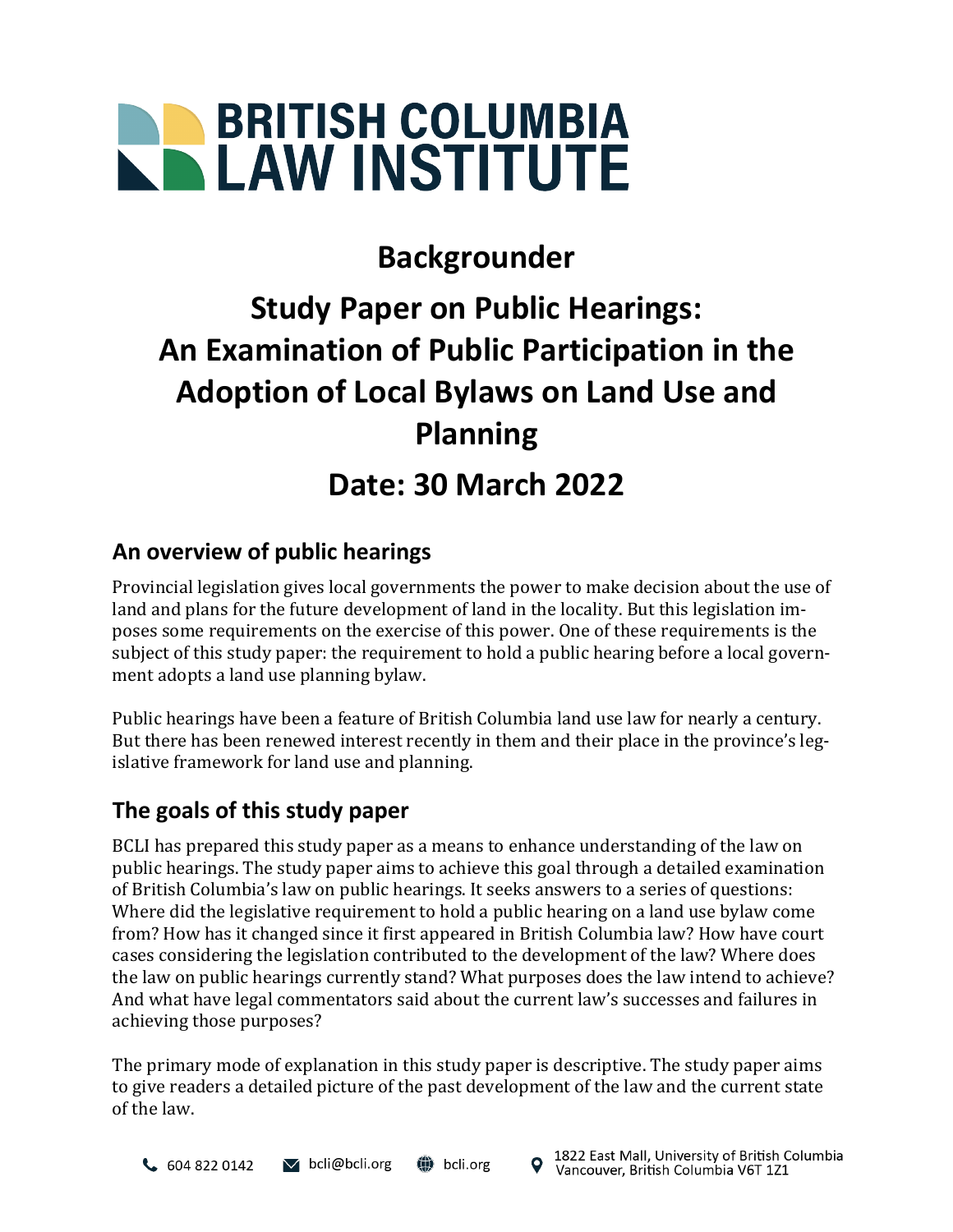#### **The Renovate the Public Hearing Project**

**NO BRITISH COLUMBIA** 

BCLI has published this study paper to support the work of the Strengthening Canadian Democracy Initiative, Morris J. Wosk Centre for Dialogue, Simon Fraser University, in carrying out its Renovate the Public Hearing Project. This project has a law-reform focus.

In the Renovate the Public Hearing Project, the Strengthening Canadian Democracy Initiative intends to act as a convenor and a catalyst for reforms to BC's public hearing legislative requirement, as a means to enhance social justice, build community, and strengthen democratic culture.

The project has three planned streams of work: a legal review, pilots of proposed reforms with local governments, and evaluations of the reforms. This study paper contributes to the project's legal review.

The study paper also forms the basis of future elements of the project, including public consultations and the development of recommendations for law reform.

#### **Summary of the study paper**

This study paper consists of six chapters.

It begins with an introductory chapter, which provides an overview of the subject and discusses the goals of the study paper.

The second chapter discusses land use law in British Columbia in broad, general terms. Its goal is to introduce readers to the specialized words and concepts that are used in this area of the law, which provides the context for the study paper's examination of public hearings.

Chapter three is the heart of the study paper and its longest chapter. This chapter describes the development of the law on public hearings in British Columbia. It begins by tracing the origins of the legislative requirement to hold a public hearing, which go back to British Columbia's first statute on land use planning, enacted in 1925. It then follows the development of the legislation, focusing on milestone enactments in 1957 and 1985. The chapter also describes the role that court decisions have played in the development of the law on public hearings. It closes with a snapshot of the current law, drawing on present-day legislation and leading judgments from the case law.

The study paper's fourth chapter examines the purposes of a legislative requirement to hold a public hearing. Courts and commentators have articulated a number of statements of the law's purposes. Their focus is on its potential to achieve broad goals that enhance local democracy.